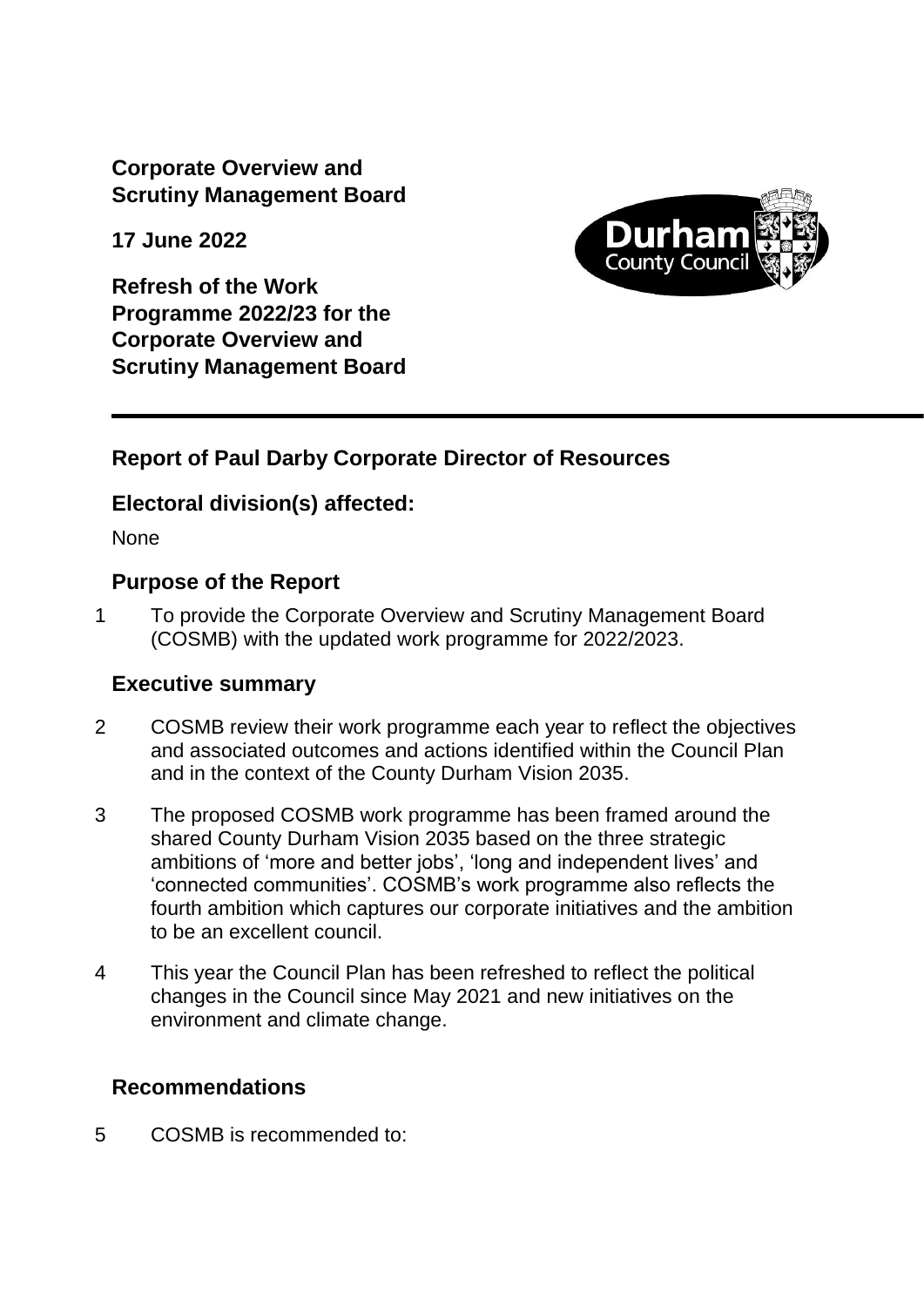- a) Receive and comment on the proposed COSMB work programme for 2022/23
- b) Agree the COSMB work programme for 2022/2023 and the flexibility it offers to respond to emerging issues.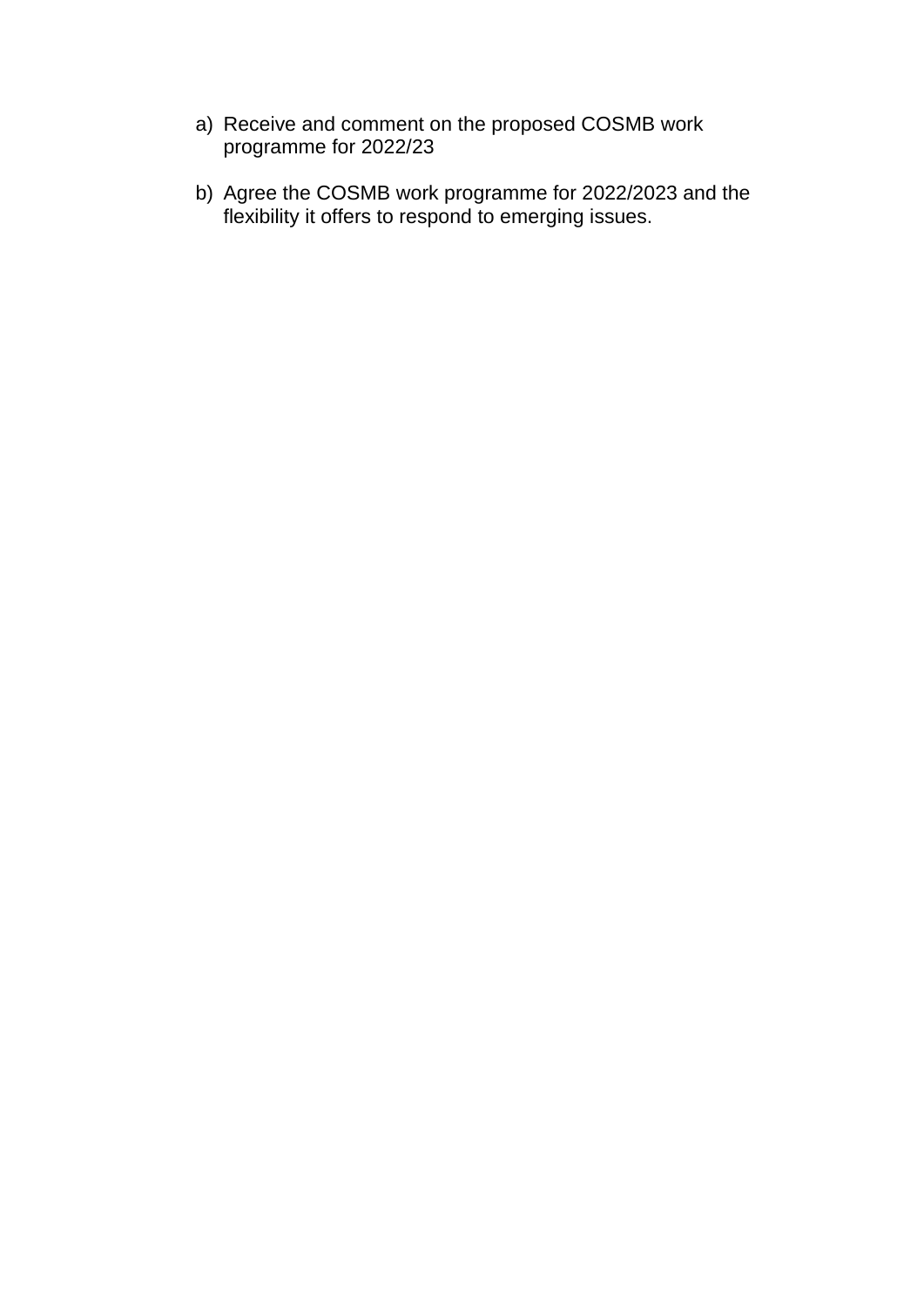# **Background**

- 6 COSMB has a strong focus on the MTFP and service improvement and this will continue in 2022/23. The Board will also contribute to policy development where it can add value and insight.
- 7 The current overview and scrutiny committees work programmes are informed by:
	- Council Plan
	- Cabinet's Notice of Key Decisions
	- County Durham Vision for 2035
	- Partnership plans and strategies
	- Performance and budgetary control data
	- Changes in government legislation
	- Local priorities
- 8 The County Durham Partnership agreed a Vision for County Durham 2035 which sets out our strategic direction and what we would like to achieve over the next 15 years. It was developed with partner organisations and the public. It is structured around three broad ambitions for the people of County Durham.
	- More and better jobs
	- People live long and independent lives
	- Communities are well connected and supportive of each other
- 9 Each ambition contains a number of objectives together with some council specific objectives. Following the refresh of the Council Plan in April 2022, it is now structured around five objectives which capture the three ambitions:
	- Our Economy
	- Our People
	- Our Communities
	- Our Environment
	- Our Council

## **Council Plan 2022 - 2026**

10 The Council Plan is the primary corporate planning document for the county council. It details Durham County Council's contribution towards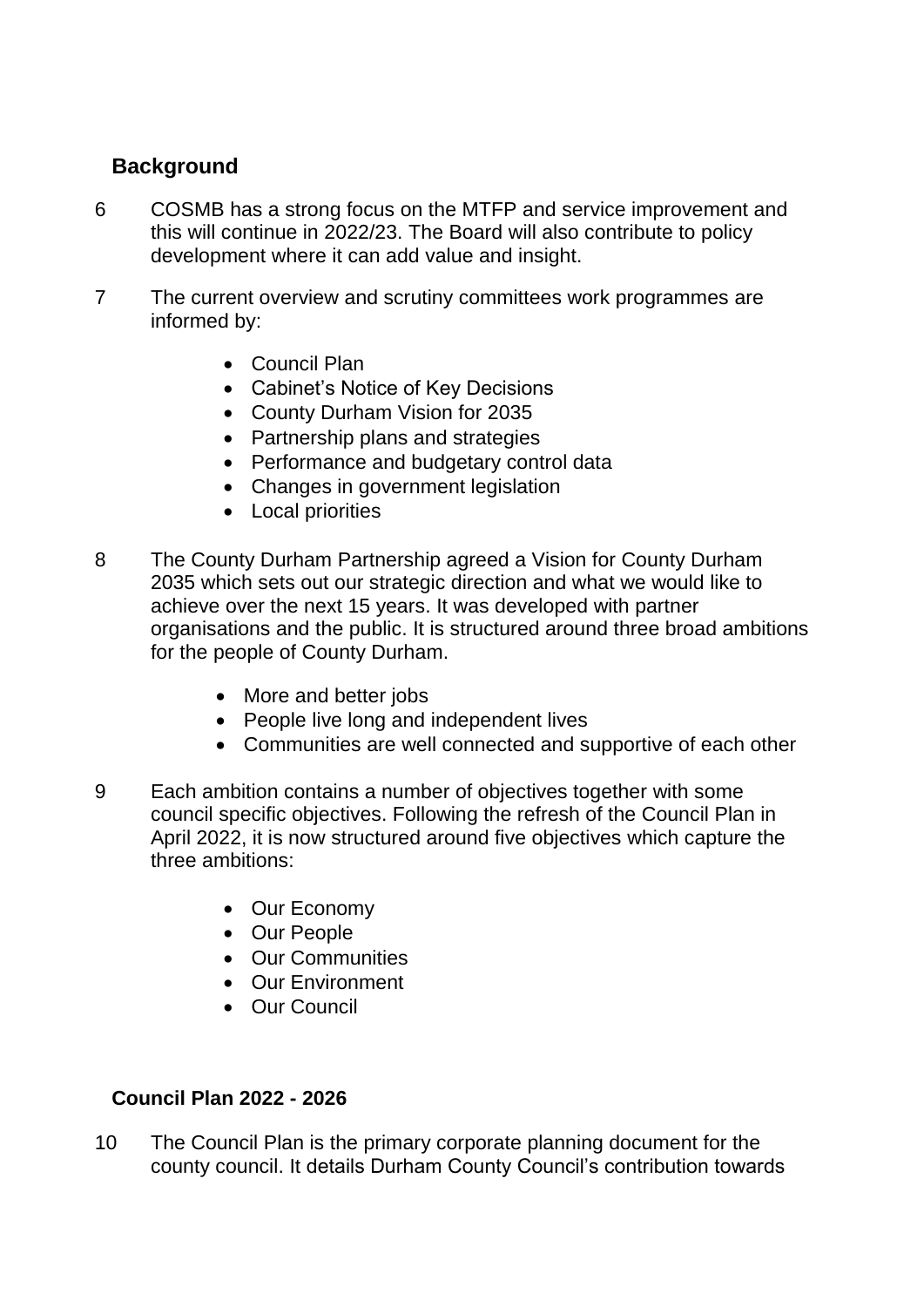achieving the objectives set out in the Vision for County Durham 2035 together with its own ambitious agenda. It provides a summary for members, partners and the public of our priorities for the county and the main programmes of work that we will undertake to help achieve these priorities. The Plan will now be refreshed each year to reflect the integration of corporate and financial planning.

- 11 Both the Vision for County Durham and the Council Plan are structured around the three ambitions with an additional ambition of an excellent council. The excellent council ambition captures the corporate initiatives the council has identified and wants to undertake to achieve the ambitions within the vision:
	- a) Our resources will be managed effectively
	- b) Create a workforce for the future
	- c) Design our services with service users
	- d) Use data and technology more effectively
	- e) We will build an inclusive and welcoming employee culture

#### **Current Work Programme**

- 12 During 2021/2022, the Corporate Overview and Scrutiny Management Board has undertaken review work on the Budget and MTFP process and contributed to a review by Cabinet on the Durham Light Infantry Collection and Archive.
- 13 Overview activity included
	- Regulation of Investigatory Powers Act 2000
	- Customer Feedback report
	- Welfare Reform and Poverty Action Plan updates
	- Overview of County Durham Partnership work
	- Petitions
	- Notice of Key Decisions
- 14 Budgetary and performance monitoring:
	- Quarterly budgetary monitoring for the Resources service grouping.
	- Quarterly corporate performance monitoring overview for the whole Council.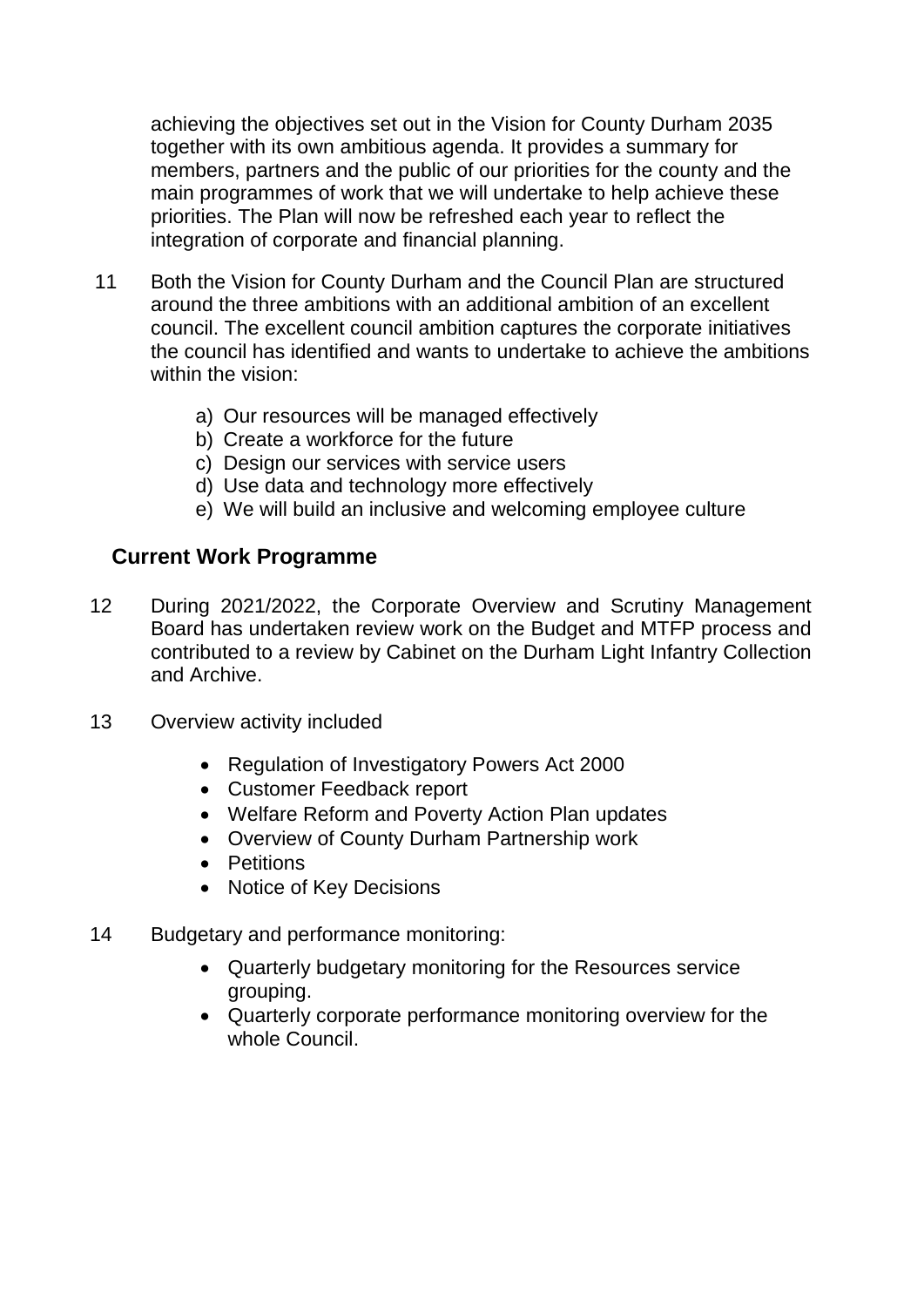#### **Areas for consideration in the Corporate Overview and Scrutiny Management Board Work Programme**

- 15 COSMB are asked to agree the proposed work programme for next year and consider areas for further progress updates and review topics in light of the refreshed Council Plan and the Vision for County Durham 2035.
- 16 Scrutiny work programmes are designed to be flexible and can respond to items which arise during the year which require scrutiny input.
- 17 Appendix 2 of this report sets out a draft work programme for consideration.

# **Background papers**

- [Council Plan 2020 -](http://www.durham.gov.uk/media/34954/Durham-County-Council-Plan-2020-23/pdf/DurhamCountyCouncilPlan2020To23.pdf?m=637497561229730000) 2023
- [County Durham Vision 2035](https://countydurhampartnership.co.uk/county-durham-partnership/county-durham-vision-2035/)

**Contact:** Helen Lynch Tel[:03000](Tel:03000) 269732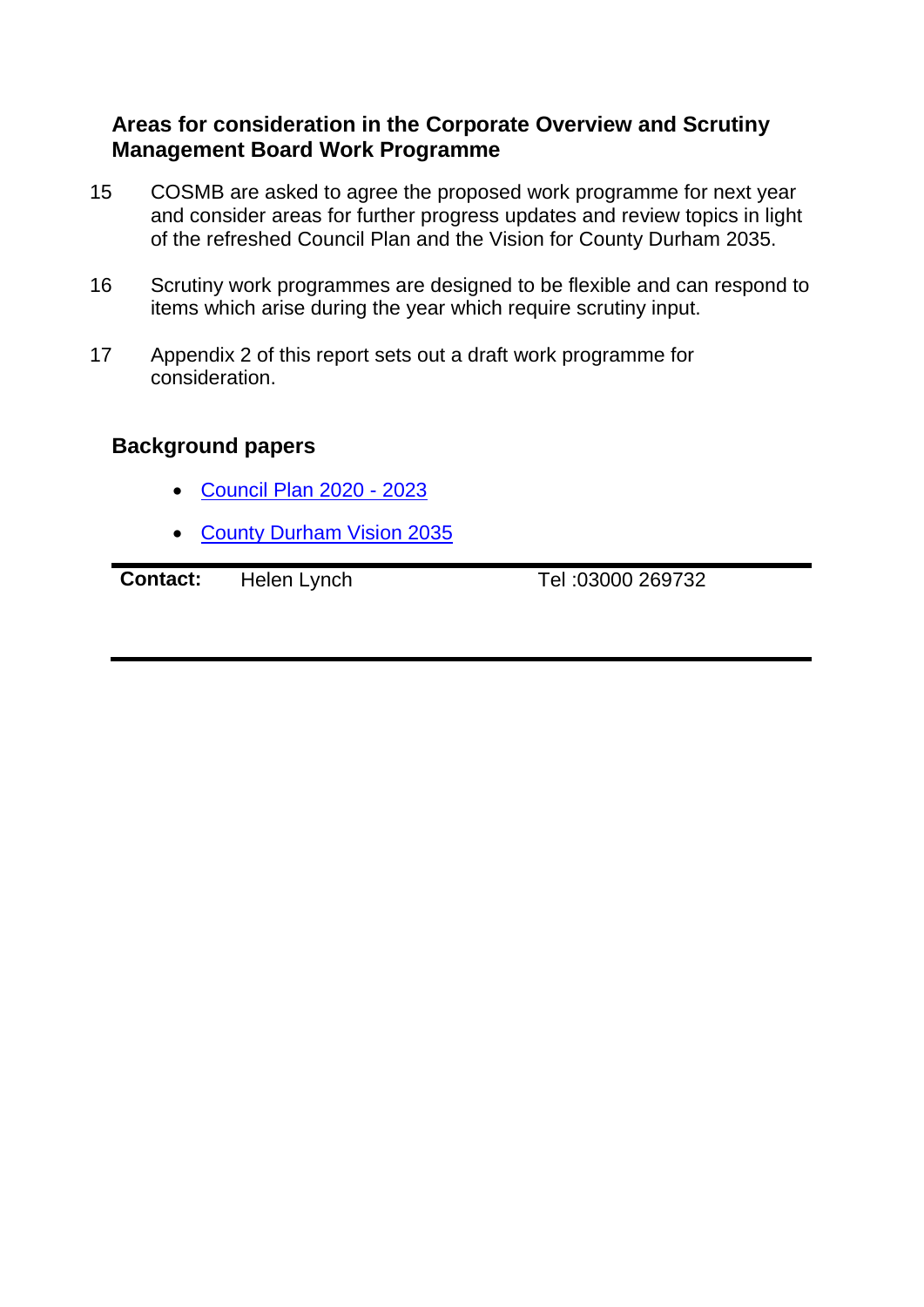# **Appendix 1: Implications**

## **Legal Implications**

None

#### **Finance**

None

#### **Consultation**

None

## **Equality and Diversity / Public Sector Equality Duty**

None

## **Climate Change**

None

## **Human Rights**

None

## **Crime and Disorder**

None

# **Staffing**

None

# **Accommodation**

None

## **Risk**

The Overview and Scrutiny work programme is an important element of the Council's governance and risk management arrangements.

## **Procurement**

None